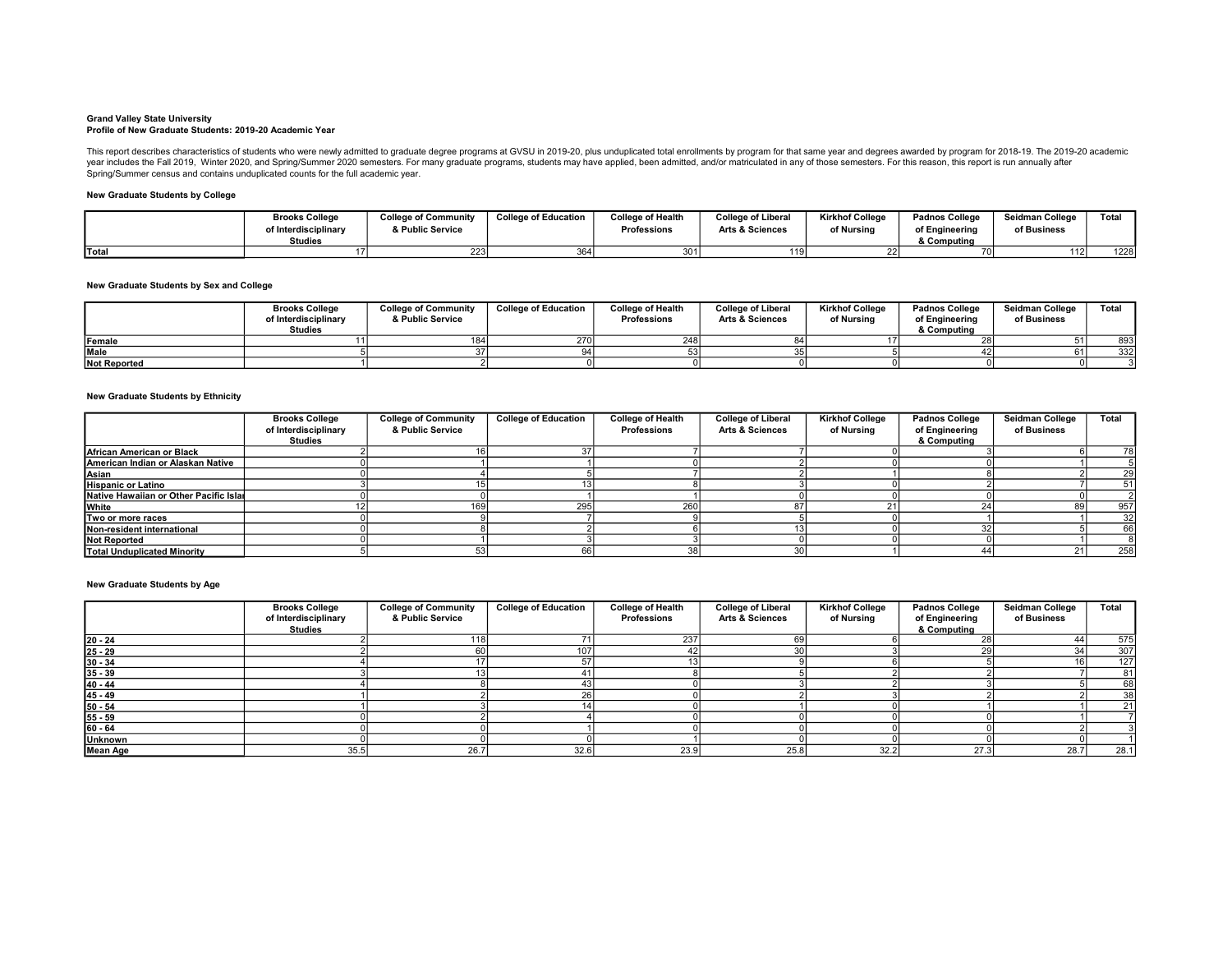## New Graduate Students by Geographic Origin Michigan

|                                 | <b>Brooks College</b>       | <b>College of Community</b>    | <b>College of Education</b> | <b>College of Health</b>         | <b>College of Liberal</b>  | <b>Kirkhof College</b>           | <b>Padnos College</b>      | Seidman College            | Total                   |
|---------------------------------|-----------------------------|--------------------------------|-----------------------------|----------------------------------|----------------------------|----------------------------------|----------------------------|----------------------------|-------------------------|
|                                 | of Interdisciplinary        | & Public Service               |                             | Professions                      | <b>Arts &amp; Sciences</b> | of Nursing                       | of Engineering             | of Business                |                         |
|                                 | <b>Studies</b><br>$\vert$ 1 |                                | 6I                          |                                  | 1                          |                                  | & Computing                |                            |                         |
| MI - Allegan<br>MI - Antrim     | $\Omega$                    | 8<br>οI                        | 3                           | $\overline{2}$<br>$\overline{0}$ | οI                         | 0 <br>$\overline{0}$             | 0                          | 5 <sub>1</sub><br>$\Omega$ | 23<br>$\overline{4}$    |
|                                 | 0I                          | $\overline{2}$                 | 81                          | $\mathbf{1}$                     | 0                          | $\overline{1}$                   | $\overline{0}$             |                            | 13                      |
| MI - Barry<br>$M - Bay$         | $\Omega$                    | $\Omega$                       |                             | $\overline{1}$                   | 1                          | $\overline{0}$                   | $\Omega$                   | $\Omega$                   | $\mathbf{3}$            |
| MI - Benzie                     | $\Omega$                    | $\mathbf{1}$                   | 3                           | $\mathbf{1}$                     | 0                          | $\overline{0}$                   | $\circ$                    |                            | 5<br>٥I                 |
| MI - Berrien                    | $\Omega$                    | $\overline{2}$                 | $\mathbf{Q}$                | 3 <sup>1</sup>                   | 0                          | $\overline{0}$                   | $\overline{0}$             | $\Omega$                   | 14                      |
| MI - Branch                     | $\Omega$                    | 0l                             | $\Omega$                    | $\mathbf{1}$                     | οI                         | $\overline{0}$                   | $\Omega$                   | n                          | 1                       |
| MI - Calhoun                    | 0l                          | 0                              | 31                          | 11                               | 11                         | 0                                | $\overline{0}$             | 0l                         | 5                       |
| MI - Cass                       | $\Omega$                    | $\overline{\mathfrak{o}}$      |                             | $\overline{1}$                   | $\overline{1}$             | $\overline{0}$                   | $\overline{0}$             | $\Omega$                   | 3                       |
| MI - Charlevoix                 | $\Omega$                    | -ol                            | $\overline{2}$              | $\overline{2}$                   | 0                          | $\vert$ 1                        | $\overline{0}$             | 0l                         | $5\overline{)}$         |
| MI - Cheboygan                  | $\Omega$                    | 0l                             |                             | $\mathcal{D}$                    | $\Omega$                   | $\overline{0}$                   | $\Omega$                   | $\cap$                     |                         |
| MI - Chippewa                   | $\Omega$                    | 1                              | $\overline{2}$              | $\mathbf{1}$                     | $\overline{0}$             | $\overline{0}$                   | $\overline{0}$             | $\Omega$                   | $\frac{3}{4}$           |
| MI - Clare                      | 0I                          | -1 I                           | $\Omega$                    | $\Omega$                         | 0                          | 0l                               | $\Omega$                   | $\Omega$                   | 1                       |
| MI - Clinton                    | $\Omega$                    | $\overline{0}$                 | $\overline{2}$              | $\overline{2}$                   | $\mathbf{1}$               | 0                                | $\overline{0}$             |                            | $\overline{6}$          |
| MI - Delta                      | $\Omega$                    | -ol                            | ΩI                          | $\mathbf{1}$                     | $\Omega$                   | $\overline{1}$                   | $\Omega$                   | $\Omega$                   | $\overline{2}$          |
| MI - Dickinson                  | $\Omega$                    | $\overline{1}$                 | ΩI                          | $\Omega$                         | $\overline{0}$             | $\overline{0}$                   | $\overline{0}$             | $\Omega$                   | $\overline{1}$          |
| MI - Eaton                      | 0l                          | 0                              | 3                           | 3                                | 0                          | 0                                | $\circ$                    |                            | $\overline{7}$          |
| MI - Emmet                      | $\Omega$                    | $\overline{\mathfrak{o}}$      | $\overline{2}$              | $\overline{0}$                   | $\overline{\mathfrak{o}}$  | $\overline{4}$                   | $\overline{0}$             |                            | 7                       |
| MI - Genesee                    | $\Omega$                    | $\mathbf{1}$                   | R                           | 4 <sup>1</sup>                   | $\overline{2}$             | $\overline{0}$                   | $\overline{0}$             |                            | 11                      |
| MI - Gladwin                    | $\Omega$                    | 1                              | ΩI                          | $\mathbf{1}$                     | $\Omega$                   | $\overline{0}$                   | $\Omega$                   | 0I                         | $\overline{2}$          |
| MI - Gogebic                    | $\Omega$                    | ō                              | ΩI                          | $\overline{1}$                   | $\overline{0}$             | $\overline{0}$                   | $\Omega$                   | $\Omega$                   | $\overline{1}$          |
| MI - Grand Traverse             | $\Omega$                    | 0                              | 9                           | 10 <sup>1</sup>                  | $\mathbf{1}$               | $\overline{0}$                   | $\overline{0}$             | 0I                         | 20                      |
| MI - Gratiot                    | $\Omega$                    | $\overline{0}$                 | $\overline{2}$              | $\Omega$                         | $\overline{0}$             | $\overline{0}$                   | $\overline{0}$             | $\Omega$                   | $\frac{2}{3}$           |
| MI - Hillsdale                  | $\Omega$                    | 1                              |                             | $\overline{1}$                   | 0                          | $\Omega$                         | $\overline{0}$             | $\Omega$                   |                         |
| MI - Houghton                   | $\Omega$                    | -ol                            | οI                          | 1                                | 0                          | $\overline{0}$                   | $\Omega$                   | 0l                         | 1                       |
| MI - Huron                      | $\Omega$                    | $\overline{1}$                 | ΩI                          | $\Omega$                         | οI                         | $\Omega$                         | $\Omega$                   | $\Omega$                   | $\overline{1}$          |
| MI - Ingham                     | $\Omega$                    | 5                              | 8                           | $\overline{7}$                   | $\overline{2}$             | $\overline{0}$                   | $\overline{0}$             |                            | 23                      |
| MI - Ionia                      | $\Omega$                    | 4                              |                             | $\overline{\mathbf{3}}$          | 1                          | $\overline{0}$                   | $\overline{0}$             | $\Omega$                   | $9\,$                   |
| MI - Isabella                   | $\Omega$                    | $\mathbf{1}$                   | οI                          | $\mathfrak{p}$                   | 0                          | $\overline{0}$                   | $\overline{0}$             | $\Omega$                   | 3                       |
| MI - Jackson                    | $\Omega$                    | -ol                            | $\overline{2}$              | 4 <sup>1</sup>                   | 0                          | $\overline{0}$                   | $\overline{0}$             | $\mathbf{R}$               | 9                       |
| MI - Kalamazoo                  | $\Omega$                    | 4 <sup>1</sup>                 | 4                           | g                                | 3                          | $\overline{0}$                   |                            |                            | 22                      |
| MI - Kalkaska                   | 0l<br>g                     | $\overline{0}$<br>101          | 0l                          | 1<br>46                          | -ol<br>47                  | $\vert$ 1                        | $\overline{0}$<br>21       | -ol                        | $\overline{2}$          |
| MI - Kent                       |                             |                                | 128                         | $\mathbf{1}$                     |                            | 6                                |                            | 56                         | 414                     |
| MI - Lapeer                     | $\Omega$<br>$\Omega$        | $\overline{0}$<br>$\mathbf{0}$ | 0<br>$\mathcal{P}$          | $\Omega$                         | 0<br>0                     | $\overline{0}$<br>$\overline{0}$ | $\overline{0}$<br>$\Omega$ | 0l<br>$\Omega$             | 1                       |
| MI - Leelanau                   | $\Omega$                    | $\overline{1}$                 |                             | $\overline{1}$                   | $\overline{0}$             | $\overline{0}$                   | $\Omega$                   | U                          | $\frac{2}{3}$           |
| MI - Lenawee<br>MI - Livingston | 0I                          | 2 <sup>1</sup>                 | 3I                          | 5                                | 0l                         | $\vert$ 1                        | $\overline{0}$             | $\mathbf{1}$               | 12                      |
| MI - Mackinac                   | $\Omega$                    | $\overline{0}$                 | οI                          | $\overline{1}$                   | ᅁ                          | $\overline{0}$                   | $\overline{0}$             | 0                          | $\overline{1}$          |
| MI - Macomb                     | $\Omega$                    | 2 <sup>1</sup>                 | 9                           | 11                               | $\overline{2}$             | 0                                | $\overline{2}$             |                            | 27                      |
| MI - Manistee                   | $\Omega$                    | $\overline{1}$                 | $\overline{0}$              | $\overline{0}$                   | $\overline{0}$             | $\overline{0}$                   | $\Omega$                   | $\Omega$                   | $\overline{1}$          |
| MI - Marquette                  | 0l                          | 0                              | οI                          | $\overline{2}$                   | $\circ$                    | 0                                | $\overline{0}$             | $\Omega$                   | $\overline{2}$          |
| MI - Mason                      | ΩI                          | -ol                            | зI                          | 1                                | $\mathbf{1}$               | $\overline{0}$                   | $\Omega$                   | $\Omega$                   | $\overline{5}$          |
| MI - Mecosta                    | $\Omega$                    | $\overline{2}$                 |                             | $\mathbf{1}$                     | 0                          | $\overline{0}$                   | $\overline{0}$             | $\Omega$                   | $\overline{4}$          |
| MI - Midland                    | $\Omega$                    | -ol                            | 1                           | $\mathbf{1}$                     | $\Omega$                   | $\Omega$                         | $\Omega$                   | ΩI                         | $\overline{2}$          |
| MI - Missaukee                  | $\Omega$                    | $\overline{0}$                 |                             | $\overline{0}$                   | $\overline{0}$             | $\overline{0}$                   | $\Omega$                   | $\overline{0}$             | $\overline{1}$          |
| MI - Monroe                     | $\Omega$                    | $\overline{0}$                 | ΩI                          | $\overline{2}$                   | 0                          | $\overline{0}$                   | $\overline{0}$             | $\Omega$                   | $\overline{2}$          |
| MI - Montcalm                   | $\Omega$                    | $\overline{1}$                 | $\Omega$                    | $\Omega$                         | 0                          | $\overline{0}$                   | $\overline{0}$             | $\Omega$                   | $\overline{1}$          |
| MI - Muskegon                   |                             | 13                             | 12                          | 11                               | 5 <sub>l</sub>             | $\overline{0}$                   |                            | 5 <sup>1</sup>             | 49                      |
| MI - Newaygo                    | $\Omega$                    | $\overline{2}$                 | 0l                          | $\vert$ 1                        | 1                          | $\overline{0}$                   | $\overline{0}$             | 0l                         | $\overline{4}$          |
| MI - Oakland                    | っ                           | 6                              | 17                          | 28                               | $\overline{2}$             | $\overline{0}$                   | $\overline{2}$             | $\overline{2}$             | 59                      |
| MI - Oceana                     | 0I                          | -ol                            | 1                           | $\vert$ 1                        | 0l                         | $\vert$ 1                        | $\overline{0}$             | 0l                         | $\overline{\mathbf{3}}$ |
| MI - Osceola                    | $\Omega$                    | $\overline{1}$                 | $\overline{0}$              | $\overline{0}$                   | οI                         | $\overline{0}$                   | $\overline{0}$             | $\overline{0}$             | $\overline{1}$          |
| MI - Oscoda                     | $\Omega$                    | 0l                             | $\Omega$                    | $\Omega$                         | $\overline{2}$             | $\overline{0}$                   | $\overline{0}$             | 0l                         | $\overline{2}$          |
| MI - Otsego                     | $\Omega$                    | $\Omega$                       | ΩI                          | 1                                | $\Omega$                   | $\overline{0}$                   | $\Omega$                   | $\Omega$                   | $\overline{1}$          |
| MI - Ottawa                     | 3                           | 34                             | 47                          | 31                               | 12                         | $\vert$                          | 8                          | 18 <sup>1</sup>            | 157                     |
| MI - Presque Isle               | 0l                          | 1                              | 0l                          | 0                                | 0                          | $\overline{0}$                   | $\overline{0}$             | 0l                         | $\mathbf{1}$            |
| MI - Roscommon                  | $\overline{0}$              | $\overline{0}$                 | σI                          | $\overline{0}$                   | σI                         | $\overline{0}$                   | $\overline{0}$             |                            | $\overline{1}$          |
| MI - Saginaw                    | $\Omega$                    | ol                             |                             | $\overline{7}$                   | $\mathbf{1}$               | $\overline{0}$                   | $\overline{0}$             |                            | 10                      |
| MI - Sanilac                    | ΩI                          | 0l                             | οI                          | 0                                | $\Omega$                   | $\mathbf{1}$                     | 0                          |                            | $\overline{2}$          |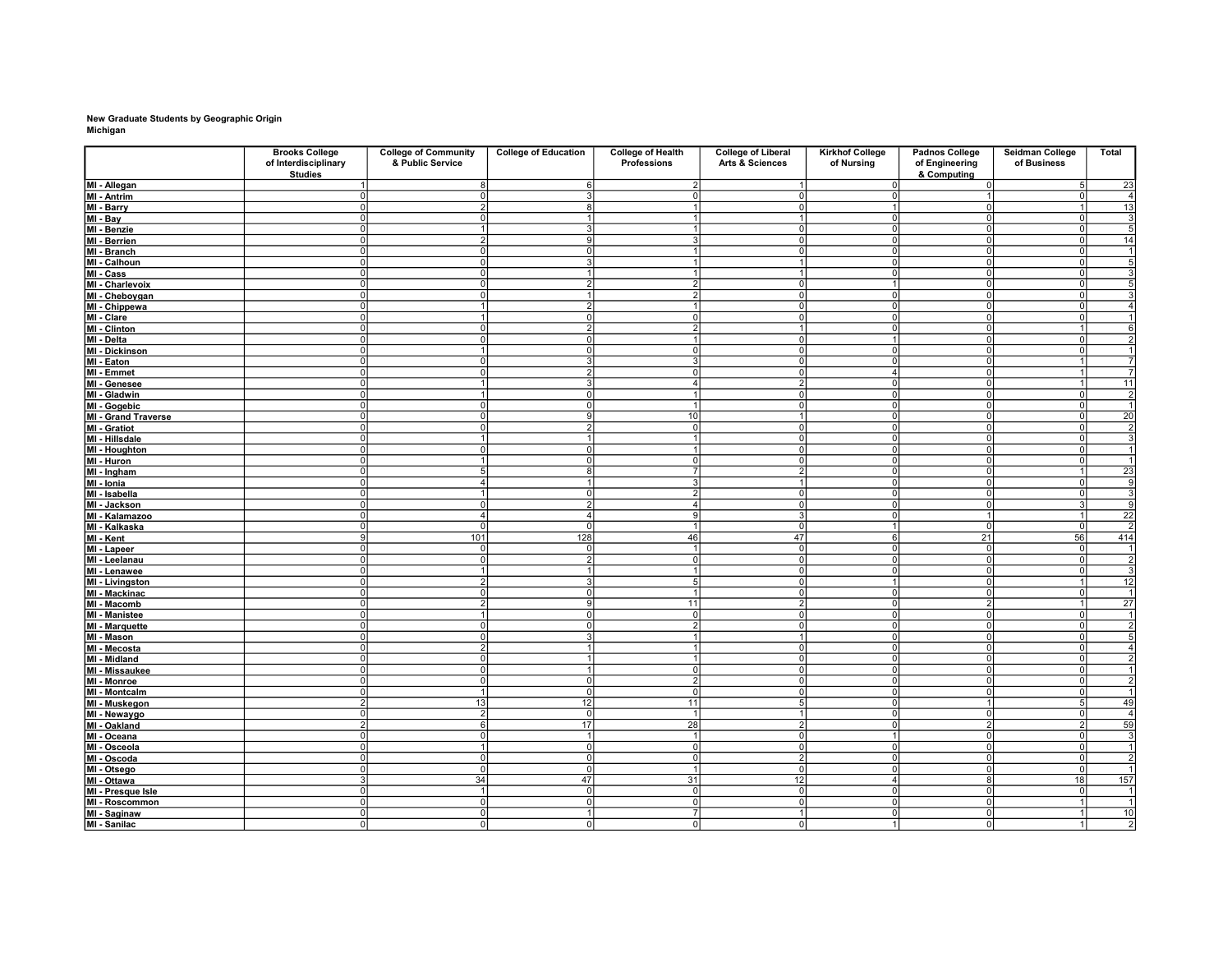|                        | <b>Brooks College</b><br>of Interdisciplinary | <b>College of Community</b><br>& Public Service | <b>College of Education</b> | <b>College of Health</b><br><b>Professions</b> | <b>College of Liberal</b><br><b>Arts &amp; Sciences</b> | <b>Kirkhof College</b><br>of Nursing | <b>Padnos College</b><br>of Engineering | Seidman College<br>of Business | Total |
|------------------------|-----------------------------------------------|-------------------------------------------------|-----------------------------|------------------------------------------------|---------------------------------------------------------|--------------------------------------|-----------------------------------------|--------------------------------|-------|
|                        | Studies                                       |                                                 |                             |                                                |                                                         |                                      | & Computing                             |                                |       |
| MI - Shiawassee        |                                               |                                                 |                             |                                                |                                                         |                                      |                                         |                                |       |
| MI - St Clair          |                                               |                                                 |                             |                                                |                                                         |                                      |                                         |                                |       |
| MI - St Joseph         |                                               |                                                 |                             |                                                |                                                         |                                      |                                         |                                |       |
| MI - Tuscola           |                                               |                                                 |                             |                                                |                                                         |                                      |                                         |                                |       |
| MI - Vanburen          |                                               |                                                 |                             |                                                |                                                         |                                      |                                         |                                |       |
| MI - Washtenaw         |                                               |                                                 |                             |                                                |                                                         |                                      |                                         |                                | 18    |
| MI - Wayne             |                                               |                                                 |                             |                                                |                                                         |                                      |                                         |                                | 53    |
| MI - Wexford           |                                               |                                                 |                             |                                                |                                                         |                                      |                                         |                                |       |
| <b>IMICHIGAN TOTAL</b> |                                               | 207                                             | 346                         | 248                                            |                                                         | 22 <sub>1</sub>                      | 37                                      | 104                            | 1074  |

New Graduate Students by Geographic Origin Other US

|                         | <b>Brooks College</b><br>of Interdisciplinary<br><b>Studies</b> | <b>College of Community</b><br>& Public Service | <b>College of Education</b> | <b>College of Health</b><br><b>Professions</b> | <b>College of Liberal</b><br><b>Arts &amp; Sciences</b> | <b>Kirkhof College</b><br>of Nursing | Padnos College<br>of Engineering<br>& Computing | Seidman College<br>of Business | Total                   |
|-------------------------|-----------------------------------------------------------------|-------------------------------------------------|-----------------------------|------------------------------------------------|---------------------------------------------------------|--------------------------------------|-------------------------------------------------|--------------------------------|-------------------------|
| Alabama                 |                                                                 |                                                 |                             |                                                |                                                         |                                      |                                                 |                                | 3                       |
| Alaska                  |                                                                 |                                                 |                             |                                                |                                                         |                                      |                                                 |                                |                         |
| Arkansas                |                                                                 |                                                 |                             |                                                |                                                         |                                      |                                                 |                                | $\mathbf{1}$            |
| California              |                                                                 |                                                 |                             |                                                |                                                         |                                      |                                                 |                                | $\overline{\mathbf{3}}$ |
| Florida                 |                                                                 |                                                 |                             |                                                |                                                         |                                      |                                                 |                                |                         |
| <b>Illinois</b>         |                                                                 |                                                 |                             | 14                                             |                                                         |                                      |                                                 |                                | $\overline{28}$         |
| Indiana                 |                                                                 |                                                 |                             |                                                |                                                         |                                      |                                                 |                                | 12                      |
| lowa                    |                                                                 |                                                 |                             |                                                |                                                         |                                      |                                                 |                                | 7                       |
| Kansas                  |                                                                 |                                                 |                             |                                                |                                                         |                                      |                                                 |                                | $\mathbf{1}$            |
| Maine                   |                                                                 |                                                 |                             |                                                |                                                         |                                      |                                                 |                                |                         |
| Maryland                |                                                                 |                                                 |                             |                                                |                                                         |                                      |                                                 |                                | $\overline{ }$          |
| Minnesota               |                                                                 |                                                 |                             |                                                |                                                         |                                      |                                                 |                                | 3                       |
| Missouri                |                                                                 |                                                 |                             |                                                |                                                         |                                      |                                                 |                                |                         |
| Nebraska                |                                                                 |                                                 |                             |                                                |                                                         |                                      |                                                 |                                | $\overline{1}$          |
| New York                |                                                                 |                                                 |                             |                                                |                                                         |                                      |                                                 |                                | $\overline{3}$          |
| North Carolina          |                                                                 |                                                 |                             |                                                |                                                         |                                      |                                                 |                                |                         |
| Ohio                    |                                                                 |                                                 |                             |                                                |                                                         |                                      |                                                 |                                | 8                       |
| Oregon                  |                                                                 |                                                 |                             |                                                |                                                         |                                      |                                                 |                                |                         |
| Pennsylvania            |                                                                 |                                                 |                             |                                                |                                                         |                                      |                                                 |                                |                         |
| South Carolina          |                                                                 |                                                 |                             |                                                |                                                         |                                      |                                                 |                                |                         |
| Tennessee               |                                                                 |                                                 |                             |                                                |                                                         |                                      |                                                 |                                |                         |
| Utah                    |                                                                 |                                                 |                             |                                                |                                                         |                                      |                                                 |                                | $\overline{2}$          |
| Virginia                |                                                                 |                                                 |                             |                                                |                                                         |                                      |                                                 |                                | $\overline{2}$          |
| Wisconsin               |                                                                 |                                                 |                             |                                                |                                                         |                                      |                                                 |                                |                         |
| <b>OTHER U.S. TOTAL</b> |                                                                 |                                                 | 16 <sub>1</sub>             | 47                                             | 13                                                      |                                      |                                                 |                                | 88                      |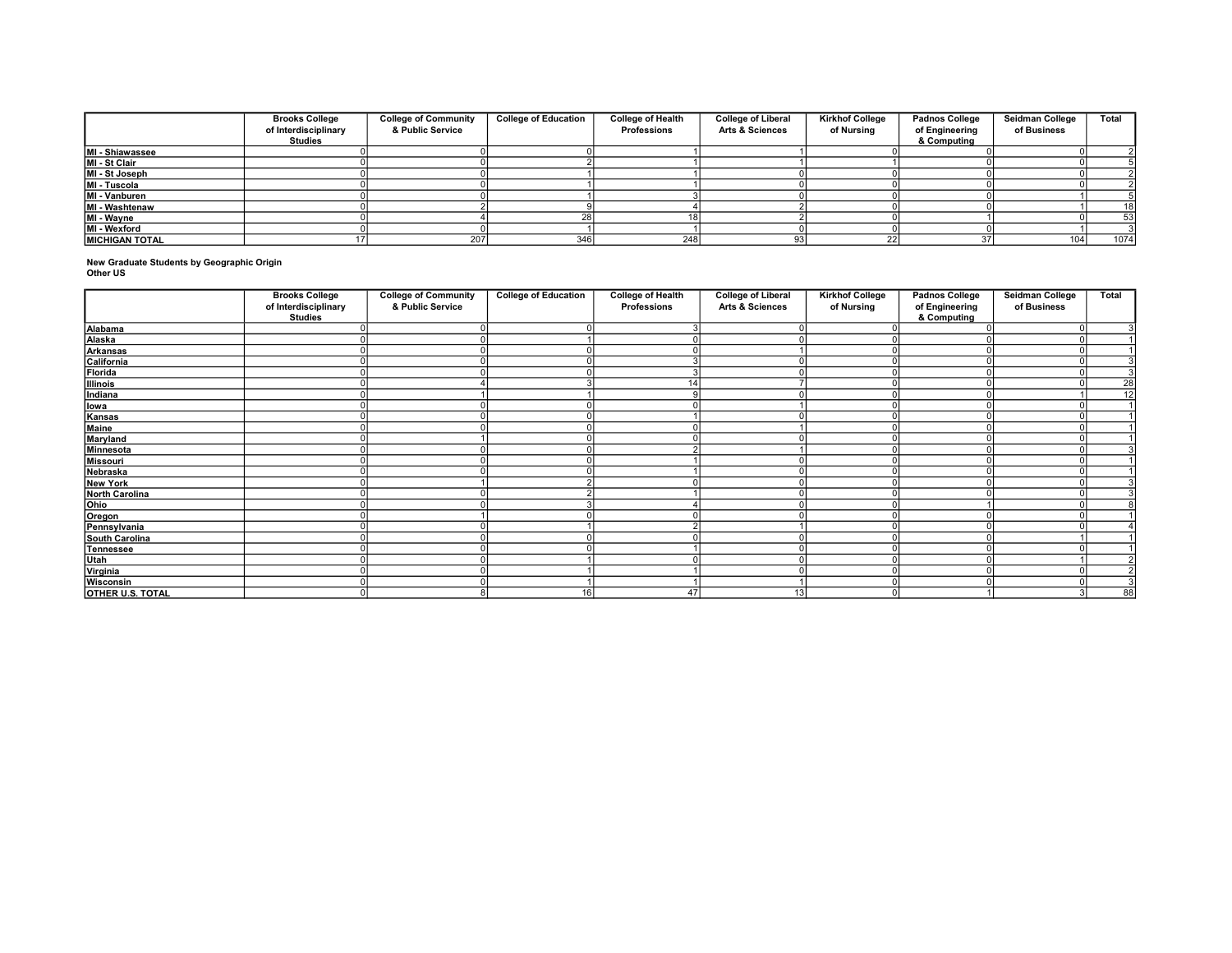# New Graduate Students by Geographic Origin INTERNATIONAL

|                              | <b>Brooks College</b>                  | <b>College of Community</b> | <b>College of Education</b> | <b>College of Health</b> | <b>College of Liberal</b>  | <b>Kirkhof College</b> | Padnos College                | Seidman College | Total          |
|------------------------------|----------------------------------------|-----------------------------|-----------------------------|--------------------------|----------------------------|------------------------|-------------------------------|-----------------|----------------|
|                              | of Interdisciplinary<br><b>Studies</b> | & Public Service            |                             | <b>Professions</b>       | <b>Arts &amp; Sciences</b> | of Nursing             | of Engineering<br>& Computing | of Business     |                |
|                              |                                        |                             |                             |                          |                            |                        |                               |                 |                |
| <b>Bangladesh</b>            |                                        |                             |                             |                          |                            |                        |                               |                 | 5 <sub>l</sub> |
| <b>Brazil</b>                |                                        |                             |                             |                          |                            |                        |                               |                 |                |
| <b>Canada</b>                |                                        |                             |                             |                          |                            |                        |                               |                 |                |
| China                        |                                        |                             |                             |                          |                            |                        |                               |                 |                |
| Colombia                     |                                        |                             |                             |                          |                            |                        |                               |                 | $\overline{2}$ |
| <b>Ethiopia</b>              |                                        |                             |                             |                          |                            |                        |                               |                 | $\overline{2}$ |
| Germany                      |                                        |                             |                             |                          |                            |                        |                               |                 |                |
| Ghana                        |                                        |                             |                             |                          |                            |                        |                               |                 |                |
| India                        |                                        |                             |                             |                          |                            |                        | 14                            |                 | 23             |
| Iran                         |                                        |                             |                             |                          |                            |                        |                               |                 |                |
| Kazakhstan                   |                                        |                             |                             |                          |                            |                        |                               |                 |                |
| Malaysia                     |                                        |                             |                             |                          |                            |                        |                               |                 |                |
| Mexico                       |                                        |                             |                             |                          |                            |                        |                               |                 |                |
| Nepal                        |                                        |                             |                             |                          |                            |                        |                               |                 | $6 \mid$       |
| Netherlands Antilles         |                                        |                             |                             |                          |                            |                        |                               |                 |                |
| Nigeria                      |                                        |                             |                             |                          |                            |                        |                               |                 |                |
| Pakistan                     |                                        |                             |                             |                          |                            |                        |                               |                 | $\overline{2}$ |
| <b>Saint Kitts And Nevis</b> |                                        |                             |                             |                          |                            |                        |                               |                 | 1              |
| Saudi Arabia                 |                                        |                             |                             |                          |                            |                        |                               |                 |                |
| Thailand                     |                                        |                             |                             |                          |                            |                        |                               |                 | 1              |
| Vietnam                      |                                        |                             |                             |                          |                            |                        |                               |                 | $\overline{2}$ |
| International Total          |                                        |                             |                             |                          | 13                         |                        | 32                            |                 | 66             |

### New Graduate Students by Undergraduate GPA

|                           | <b>Brooks College</b><br>of Interdisciplinary<br>Studies | <b>College of Community</b><br>& Public Service | <b>College of Education</b> | <b>College of Health</b><br><b>Professions</b> | <b>College of Liberal</b><br><b>Arts &amp; Sciences</b> | <b>Kirkhof College</b><br>of Nursina | <b>Padnos College</b><br>of Engineering<br>& Computing | Seidman College<br>of Business | Total |
|---------------------------|----------------------------------------------------------|-------------------------------------------------|-----------------------------|------------------------------------------------|---------------------------------------------------------|--------------------------------------|--------------------------------------------------------|--------------------------------|-------|
| 2.00 to 2.49              |                                                          |                                                 |                             |                                                |                                                         |                                      |                                                        |                                |       |
| 2.50 to 2.99              |                                                          |                                                 |                             |                                                |                                                         |                                      |                                                        |                                | 149   |
| 3.00 to 3.49              |                                                          | 104                                             |                             |                                                |                                                         |                                      |                                                        |                                | 435   |
| 3.50 to 4.00              |                                                          |                                                 |                             |                                                |                                                         |                                      |                                                        |                                | 504   |
| Unreported                |                                                          |                                                 |                             |                                                |                                                         |                                      |                                                        |                                | 122   |
| <b>Mean Undergrad GPA</b> | 3.16                                                     | 3.38                                            | 3.32                        | 3.59                                           | 3.40                                                    | 3.46                                 | 3.45                                                   | 3.42                           | 3.41  |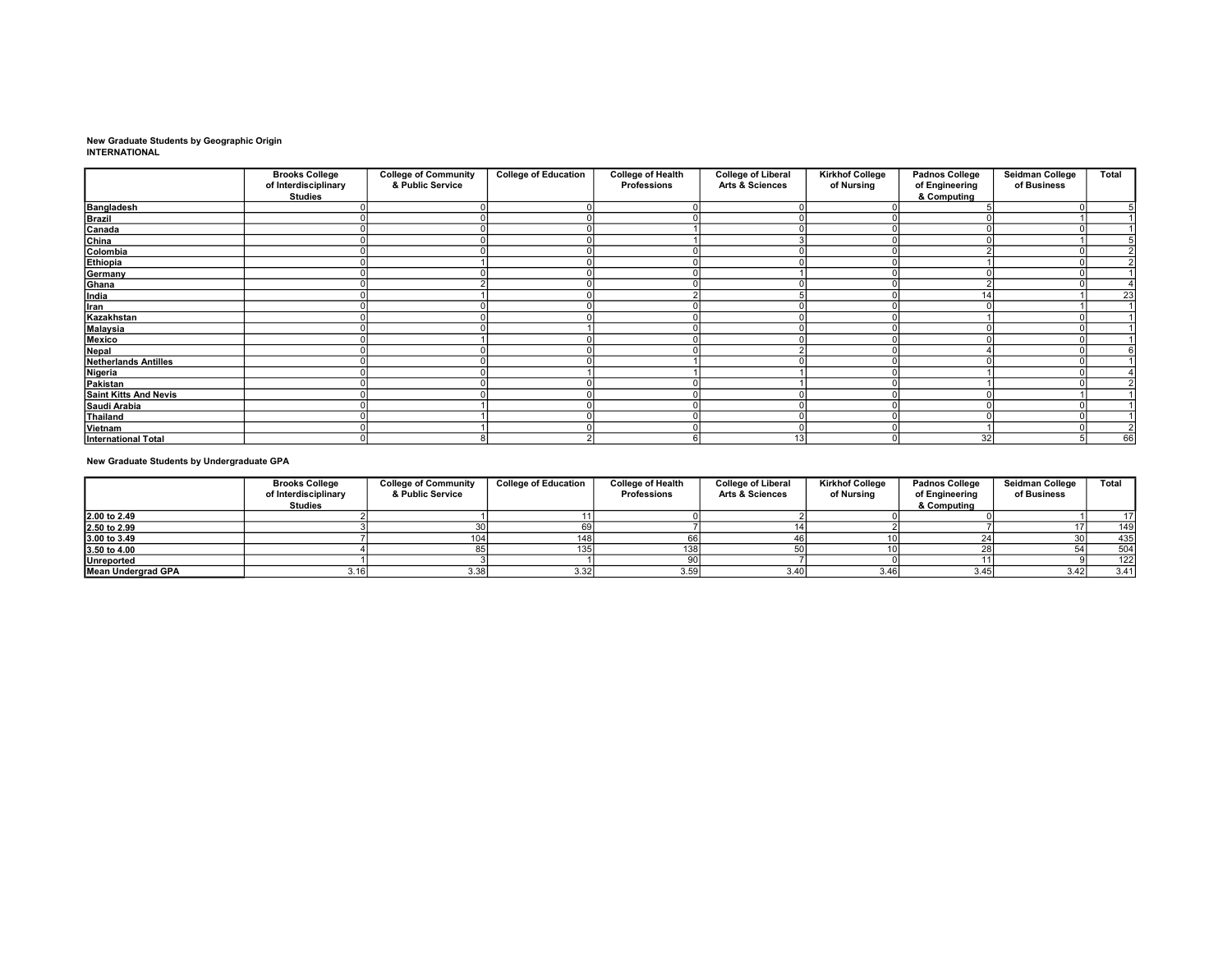### New Graduate Students by Undergraduate Institution

| <b>Brooks College of Interdisciplinary Studies</b> | <b>College of Community and Public Service</b> | <b>College of Education</b>         | <b>College of Health Professions</b> |
|----------------------------------------------------|------------------------------------------------|-------------------------------------|--------------------------------------|
| Grand Valley State University (10)                 | Grand Valley State University (115)            | Grand Valley State University (156) | Grand Valley State University (123)  |
| Davenport Univ-Grand Rapids (2)                    | Michigan State University (14)                 | Michigan State University (21)      | Michigan State University (36)       |
|                                                    | Central Michigan University (12)               | Central Michigan University (19)    | Central Michigan University (21)     |
|                                                    | Western Michigan University (12)               | Western Michigan University (15)    | Western Michigan University (11)     |
|                                                    | Calvin University (9)                          | Aquinas College-MI (10)             | Hope College (8)                     |
|                                                    | Ferris State University (5)                    | Wayne State University (10)         | Univ of Michigan-Ann Arbor (8)       |
|                                                    | Hope College (5)                               | Hope College (8)                    | Oakland University (4)               |
|                                                    | Trinity Christian College (2)                  | Univ of Michigan-Ann Arbor (7)      | Northern Michigan University (4)     |
|                                                    | Aquinas College-MI (2)                         | Cornerstone University (6)          | Wayne State University (4)           |
|                                                    | Davenport Univ-Grand Rapids (2)                | University of Phoenix (6)           | Calvin University (3)                |
|                                                    | Eastern Michigan University (2)                | Calvin University (5)               | Eastern Michigan University (3)      |
|                                                    | Cornerstone University (2)                     | Eastern Michigan University (5)     | Spring Arbor University (3)          |
|                                                    | Kuyper College (2)                             | Ferris State University (5)         | Truman State University (3)          |
|                                                    | University of Ghana (2)                        | Grand Canyon University (4)         | University of South Alabama (2)      |
|                                                    |                                                | Oakland University (4)              | Indiana Univ-Purdue (2)              |
|                                                    |                                                | Northern Michigan University (4)    | Saint Mary's Coll Notre Dame (2)     |
|                                                    |                                                | Univ of Michigan-Dearborn (4)       | Taylor University (2)                |
|                                                    |                                                | Baker College - Flint (4)           | Cornerstone University (2)           |
|                                                    |                                                | Saginaw Valley State Univ (3)       | Saginaw Valley State Univ (2)        |
|                                                    |                                                | Univ of Michigan-Flint (3)          | Ohio University (2)                  |
|                                                    |                                                | Madonna University (2)              | Baker College - Flint (2)            |
|                                                    |                                                | Marygrove College (2)               |                                      |
|                                                    |                                                | Olivet College (2)                  |                                      |
|                                                    |                                                | Siena Heights University (2)        |                                      |
|                                                    |                                                | Spring Arbor University (2)         |                                      |
|                                                    |                                                | University of Detroit Mercy (2)     |                                      |

Walden University ( 2)

| <b>College of Liberal Arts and Sciences</b> | Kirkhof College of Nursing         | Padnos College of Engineering and Computing | <b>Seidman College of Business</b> |
|---------------------------------------------|------------------------------------|---------------------------------------------|------------------------------------|
| Grand Valley State University (62)          | Grand Valley State University (7)  | Grand Valley State University (27)          | Grand Valley State University (63) |
| Aquinas College-MI (4)                      | Ferris State University (2)        | Hope College (3)                            | Michigan State University (8)      |
| Central Michigan University (4)             | Lake Superior State University (2) | Jawaharlal Nehru Tech Univ (3)              | Calvin University (5)              |
| Michigan State University (3)               | Ohio University (2)                | Bangladesh Univ of Eng & Tech (3)           | Aquinas College-MI (4)             |
| University of Arkansas (2)                  |                                    | Ferris State University (2)                 | Central Michigan University (4)    |
| Lake Superior State University (2)          |                                    | Univ of Michigan-Ann Arbor (2)              | Davenport Univ-Grand Rapids (4)    |
| Northern Michigan University (2)            |                                    | Western Michigan University (2)             | Ferris State University (4)        |
| Yanan University (2)                        |                                    | Andhra University (2)                       | Univ of Michigan-Ann Arbor (2)     |
|                                             |                                    | Tribhuvan University (2)                    | Western Michigan University (2)    |
|                                             |                                    | Acharya Nagarjuna University (2)            |                                    |